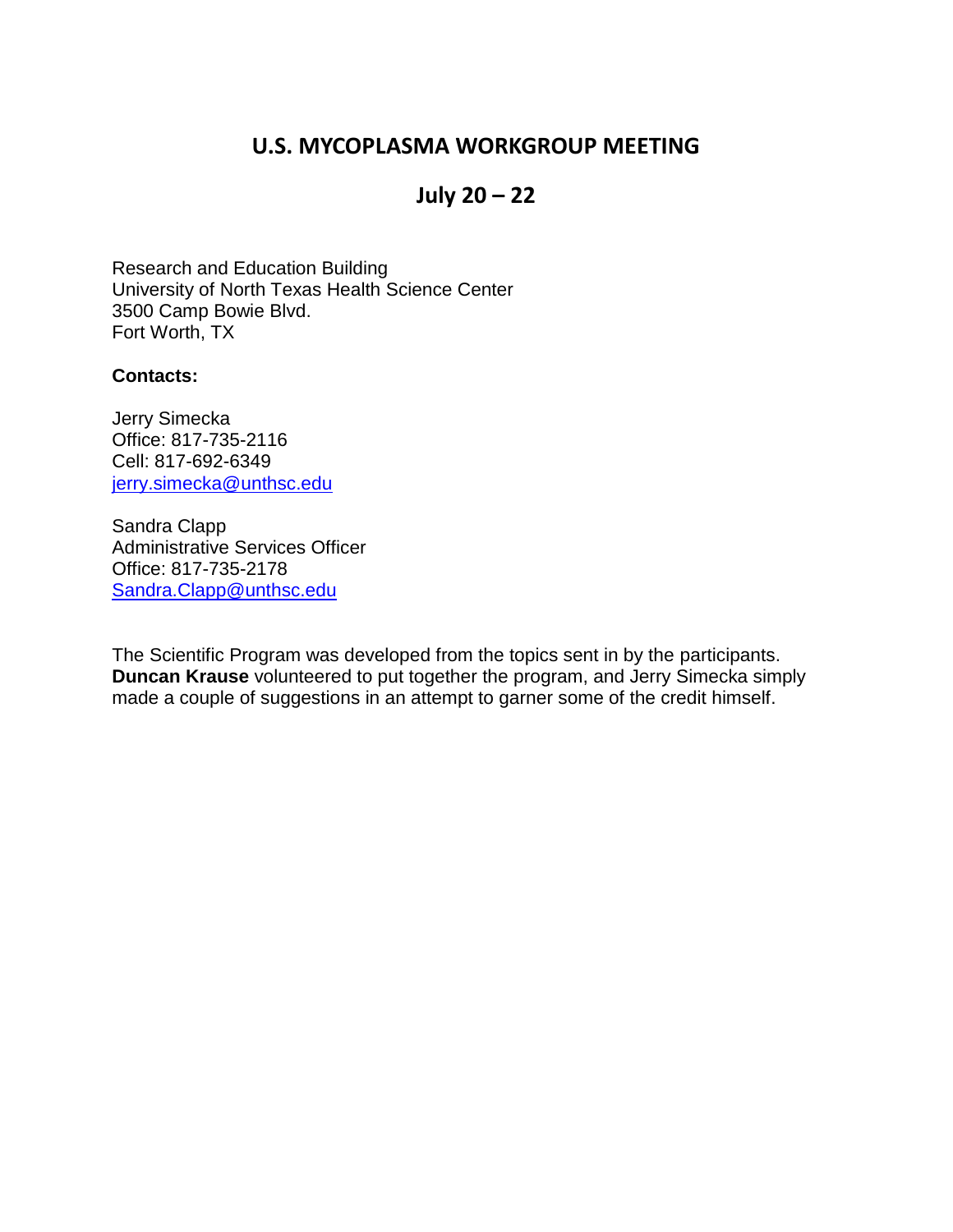## **INFORMATION**

#### **Meeting site**

Research and Education building at the University of North Texas Health Science Center. UNTHSC is about 1.5 miles from the hotel.

Room number: RES 100, Everett Hall

There will be AV equipment and computer provided. In addition, we may have flip charts on easels to facilitate discussions.

I am looking into getting wireless access. Not sure this will work out yet.

There is a small café and a small shop on campus, where coffee and snacks can be purchased. We will direct you how to get there, if needed. We may also have coffee in the room.

#### **Hotel**

### **Residence Inn Fort Worth Cultural District**

2500 Museum Way Fort Worth, Texas 76107 USA 1-817-885-8250

#### **Shuttle**

The hotel has a shuttle that will take you anywhere within about 6-7 mile radius. We will arrange for it to bring you to the meeting on Thursday and Friday morning. It will leave about 7:45 am.

#### **Airport**

DFW airport is about a 26 miles from the hotel. You can take a taxi or use the Airport Shuttle Service.

If you want to use the airport shuttle service, you may want to call them [(800) BLUE VAN (800-258-3826)]. From what I can tell, the shuttle will be about \$30 one way.

On Friday, we can help you arrange for a taxi or shuttle to take you from UNTHSC or the hotel back to the airport.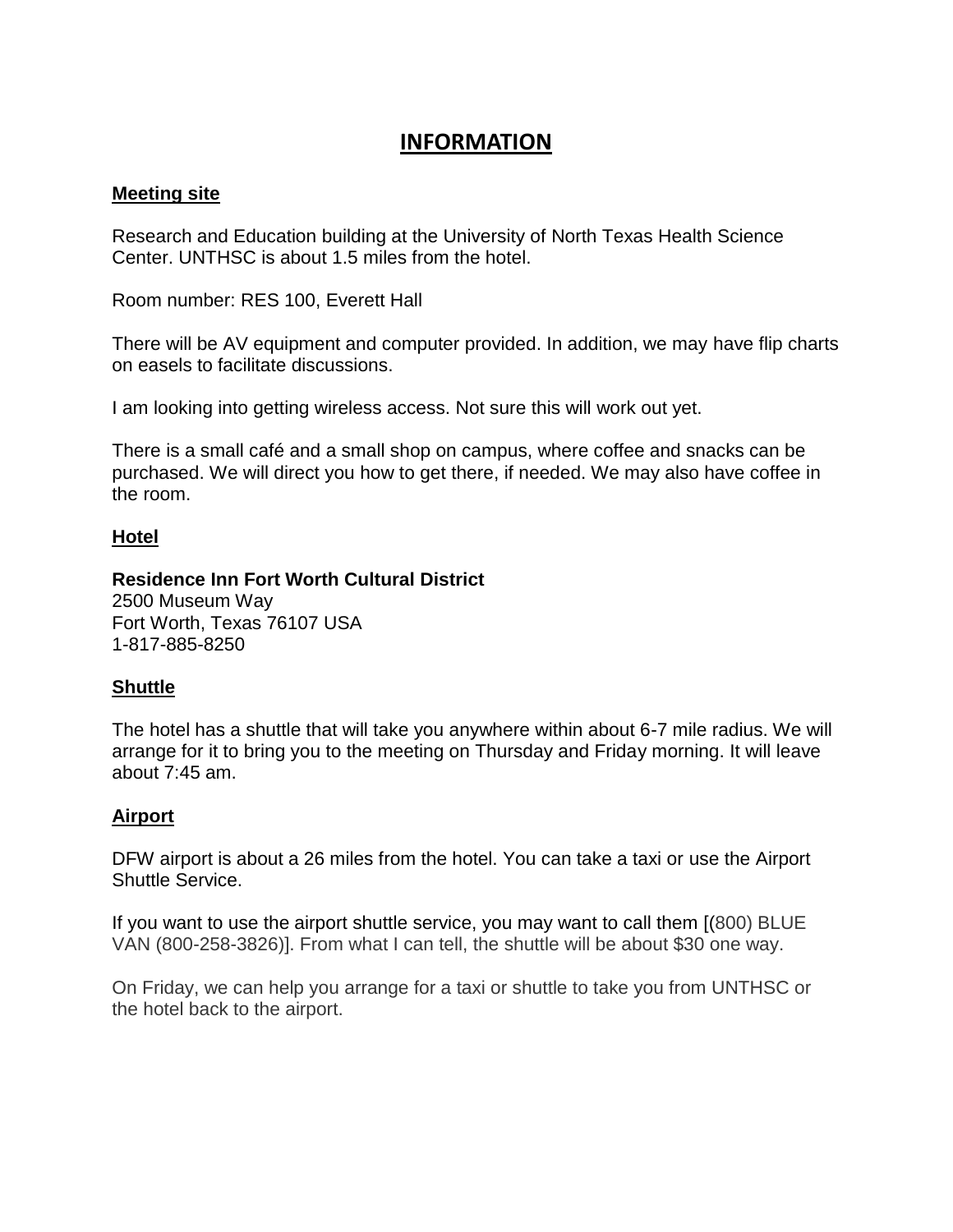# **FOOD**

#### **Wed July 20**

#### **6:45pm Hotel Shuttle to restaurant**

#### **7:00 pm Opening night dinner**

#### **Pappasitos restaurant (Mexican)**

- Fajitas (added grilled vegetables), cheese enchiladas, rice, beans, chips and salsa (buffet style), includes tea, soft drinks
- \$22.95 per person, plus tax and gratuity
- Other drinks (margaritas, beer, etc) will be additional cost.

#### **Thursday July 21**

#### **Breakfast**

On your own, the hotel has breakfast included.

#### **Lunch**

Milano's Italian Restaurant (walking distance…in the heat). Good food and inexpensive. If this does not interest you, there are several other options.

#### **Dinner**

On your own, but we can discuss in the morning the possibility of making reservations for groups of people to go out together. There are a lot of good restaurants.

#### **Friday July 22**

#### **Breakfast**

On your own, the hotel has breakfast included.

#### **Lunch**

Meeting should be over. Depending on when your flights leave, we can suggest restaurants for lunch.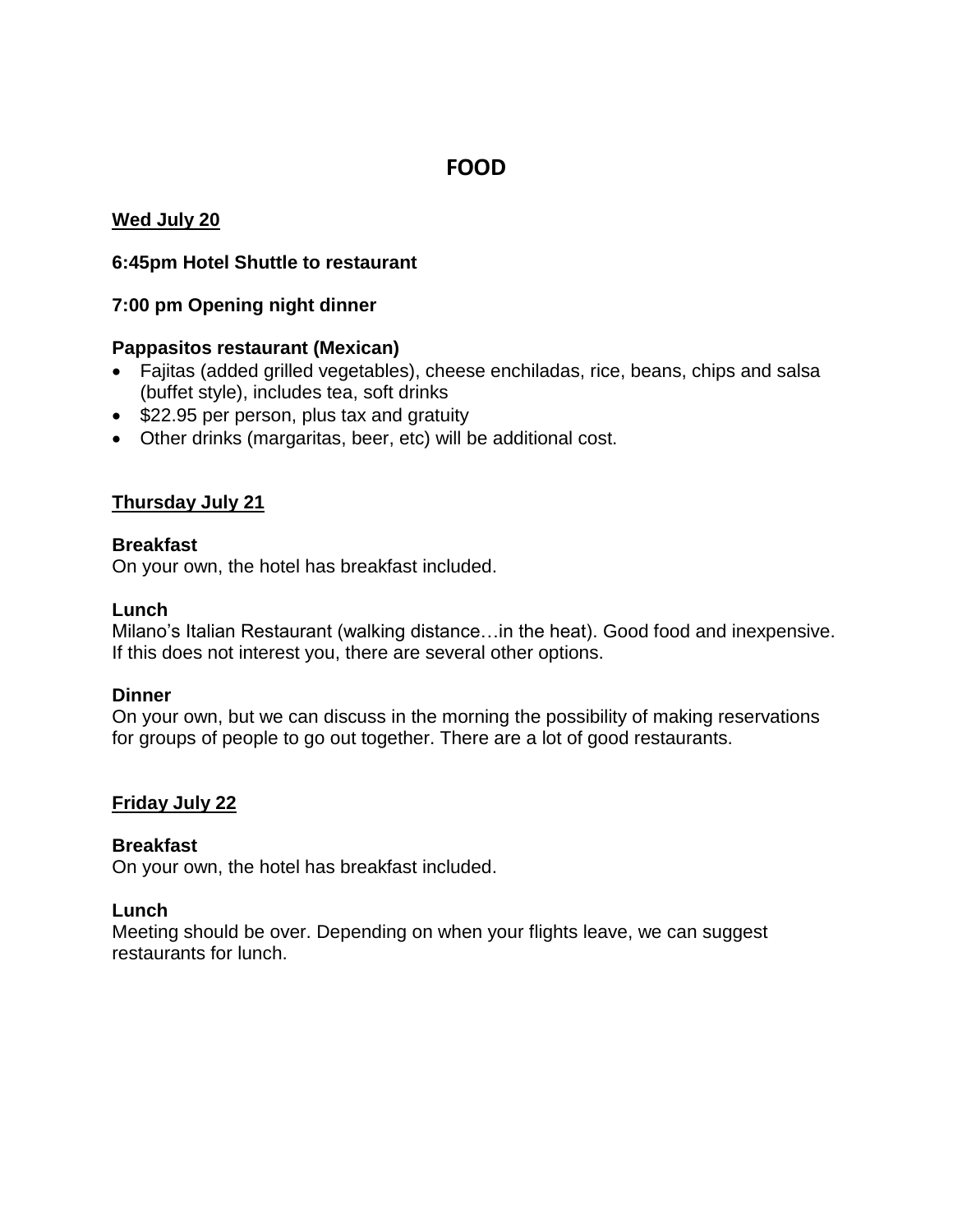# **LIST OF PARTICIPANTS**

Prescott Atkinson, University of Alabama in Birmingham

- Mitch Balish, Miami University, Ohio
- Joel Baseman, University of Texas Health Science Center in San Antonio
- Dan Brown, University of Florida at Gainesville
- Mary Brown, University of Florida at Gainesville
- Kevin Dybvig, University of Alabama in Birmingham
- T. R. Kannan, University of Texas Health Science Center in San Antonio
- Duncan Krause, University of Georgia
- Meghan May, Townson University, Maryland
- Chris Minion, Iowa State University
- Hong Mu, University of Utah
- Jerry Simecka, University of North Texas Health Science Center in Fort Worth
- Pat Totten, University of Washington
- Rose Viscardi, University of Maryland School of Medicine
- Ken Waites, University of Alabama in Birmingham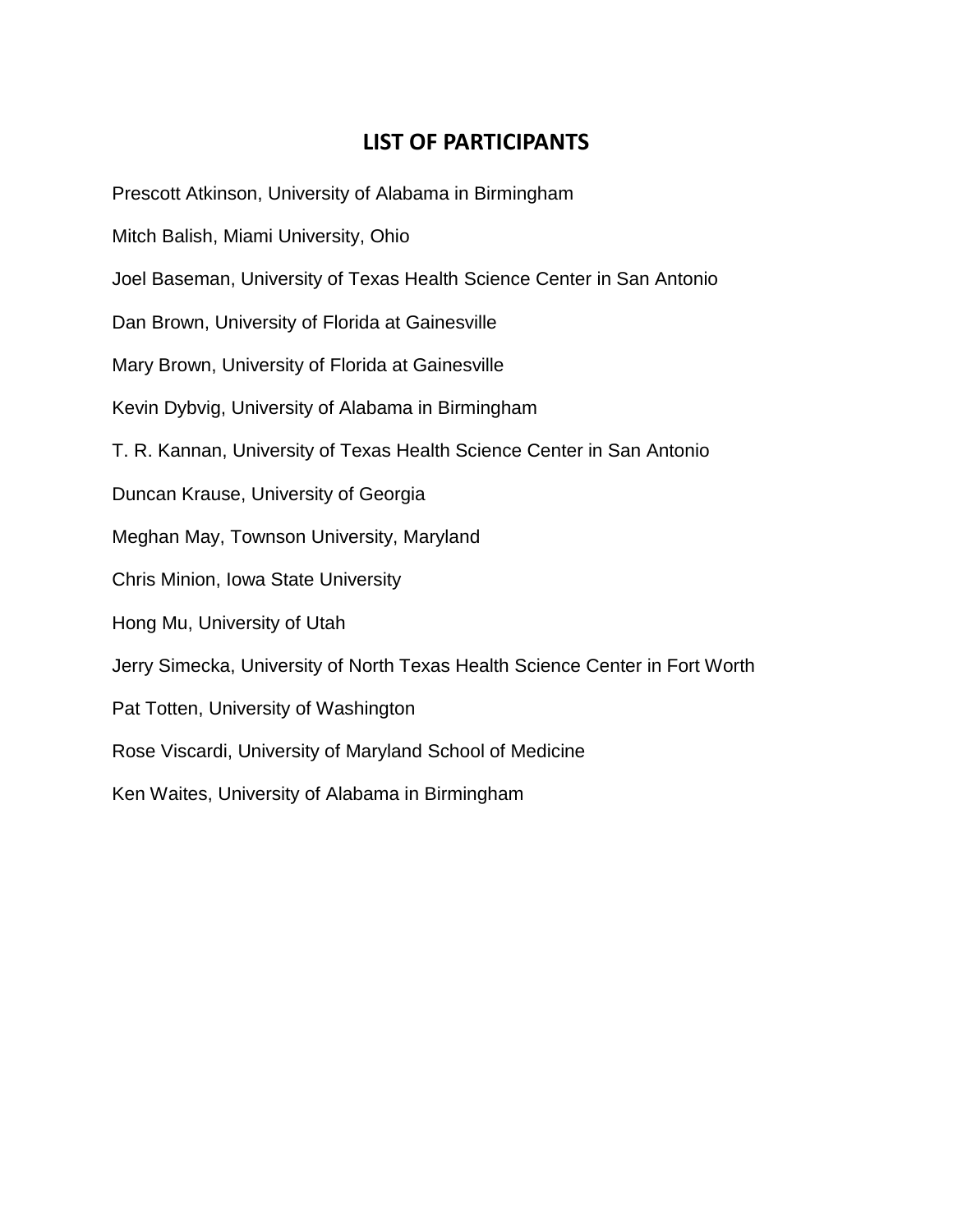# **GOALS OF MEETING**

- Updates of ongoing projects about mycoplasma and diseases with U.S. scientist
- Discuss possible collaborative projects and ideas to help obtain/maintain research funding
- Discuss concerns of grant reviewers about mycoplasma grants
- Begin development of regular meetings to discuss research on mycoplasma biology and diseases being performed in laboratories in U.S..

### **The need for development of regular meetings:**

There is concern that with increasing centralization of the program of ASM General Meeting, the opportunities of hearing presentations by mycoplasma researchers has diminished. In addition, presentations by students and postdocs are not part of the main program. Thus, there is a concern that the ASM General Meeting is not meeting the needs to ensure networking and interaction between mycoplasma researchers, particularly in the U.S.

It appears that the IOM meeting will most often be in Europe and Asia. This limits the opportunity for scientific meetings on mycoplasmas for US researchers, particularly as funding is getting tight, and travel to those meetings are expensive.

With NIH, NSF and USDA funding for research continue to get more difficult, there is a need for more interactions between mycoplasma researchers and perhaps development of collaborative or interdisciplinary projects to strengthen the chances of funding.

There have been two possibilities for meetings proposed:

- 1) Have a mycoplasma meeting as part of an ASM branch meeting.
- 2) Similar to this meeting, have the meeting hosted by someone at his or her university. This could be rotated to different universities.

There are strengths and weaknesses with both of these possibilities, which we can discuss. The goal is to decide on whether to establish a regular meeting of US mycoplasma researchers, and if so, what approach do we want to take, at least initially.

The other question is whether a separate meeting with members of this workgroup to discuss grant ideas and other issues would be worth continuing.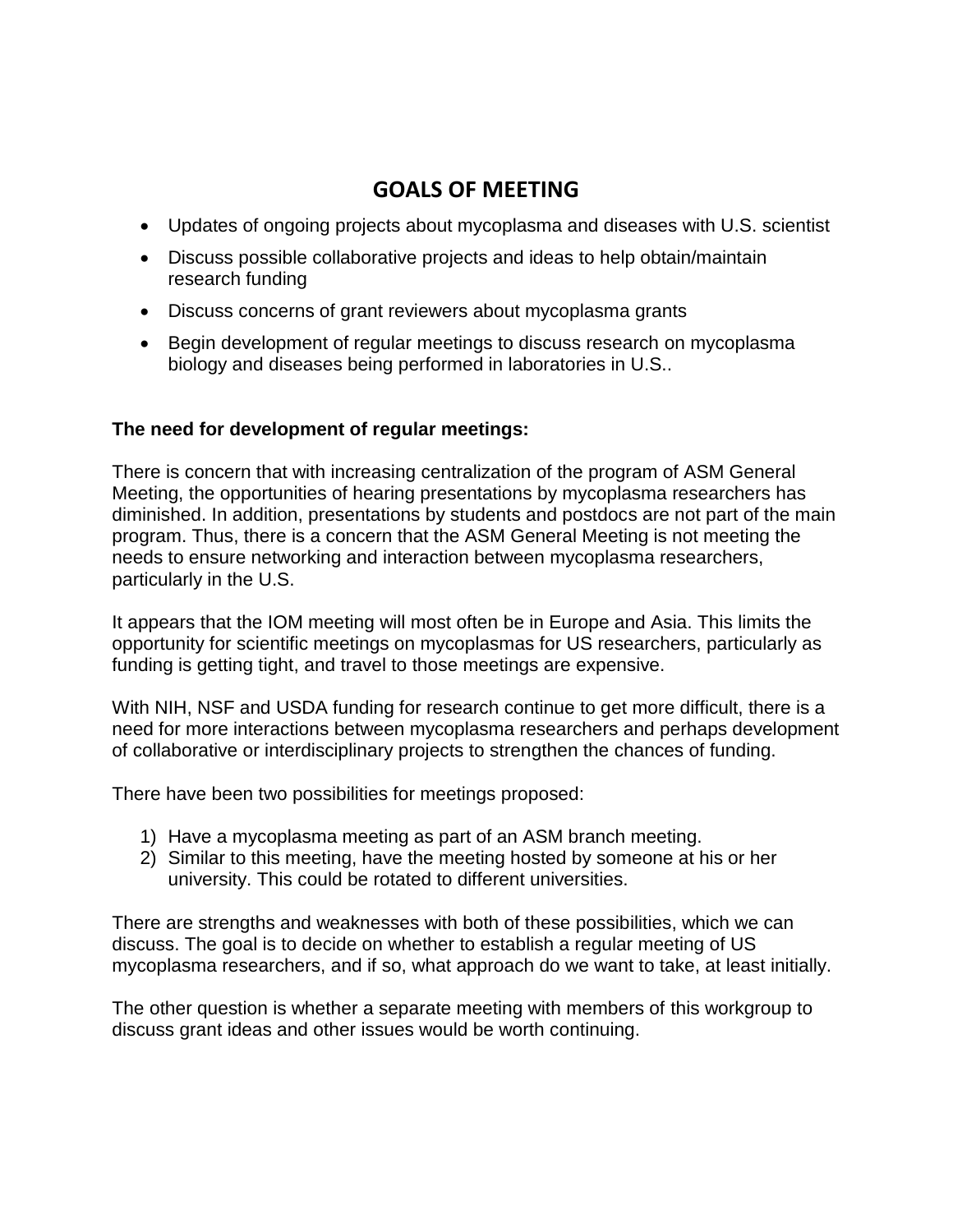# **SCIENTIFIC PROGRAM**

**Overview:** Talks should not be data-heavy but focused rather on describing major ideas, conclusions and future directions, and as appropriate, possible collaborative projects and/or areas of weaknesses (e.g. as identified in a grant review). This is not your typical scientific meeting, but a forum to consider ways to ensure that mycoplasma research continues and opportunities to work with one another in that regard.

#### **Thursday July 21**

| 8:00-8:20 am        | <b>Welcome</b>                                                               |
|---------------------|------------------------------------------------------------------------------|
| 8:20-10:00          | Mycoplasma Genomics and Cell Biology (15 min + 5 min each)                   |
| Duncan Krause       | Terminal organelle functional maturation                                     |
| <b>Mitch Balish</b> | Gliding in Mycoplasma pneumoniae and Mycoplasma penetrans                    |
| Meghan May          | Mycoplasma evolution and disease emergence                                   |
| Kevin Dybvig        | M. pneumoniae genome strain comparison                                       |
| <b>Chris Minion</b> | M. hyopneumoniae genomics                                                    |
| 10:00-10:30         | <b>Discussion</b>                                                            |
| 10:30-10:50         | <b>Coffee break</b>                                                          |
| 10:50-11:50         | Virulence Factors and Host-Pathogen Interactions I (15 min + 5<br>min each)  |
| Dan Brown           | Glycosidases in host-mycoplasma interactions                                 |
| Kevin Dybvig        | M. pneumoniae and M. pulmonis polysaccharides and biofilms                   |
| <b>Chris Minion</b> | P97 and P102 adherence                                                       |
| Lunch               |                                                                              |
| 1:20-3:00           | Virulence Factors and Host-Pathogen Interactions II (15 min +<br>5 min each) |
| Joel Baseman        | M. pneumoniae virulence factors                                              |
| Joel Baseman        | M. genitalium- host interactions                                             |
| <b>Pat Totten</b>   | M. gentialium- host interactions                                             |